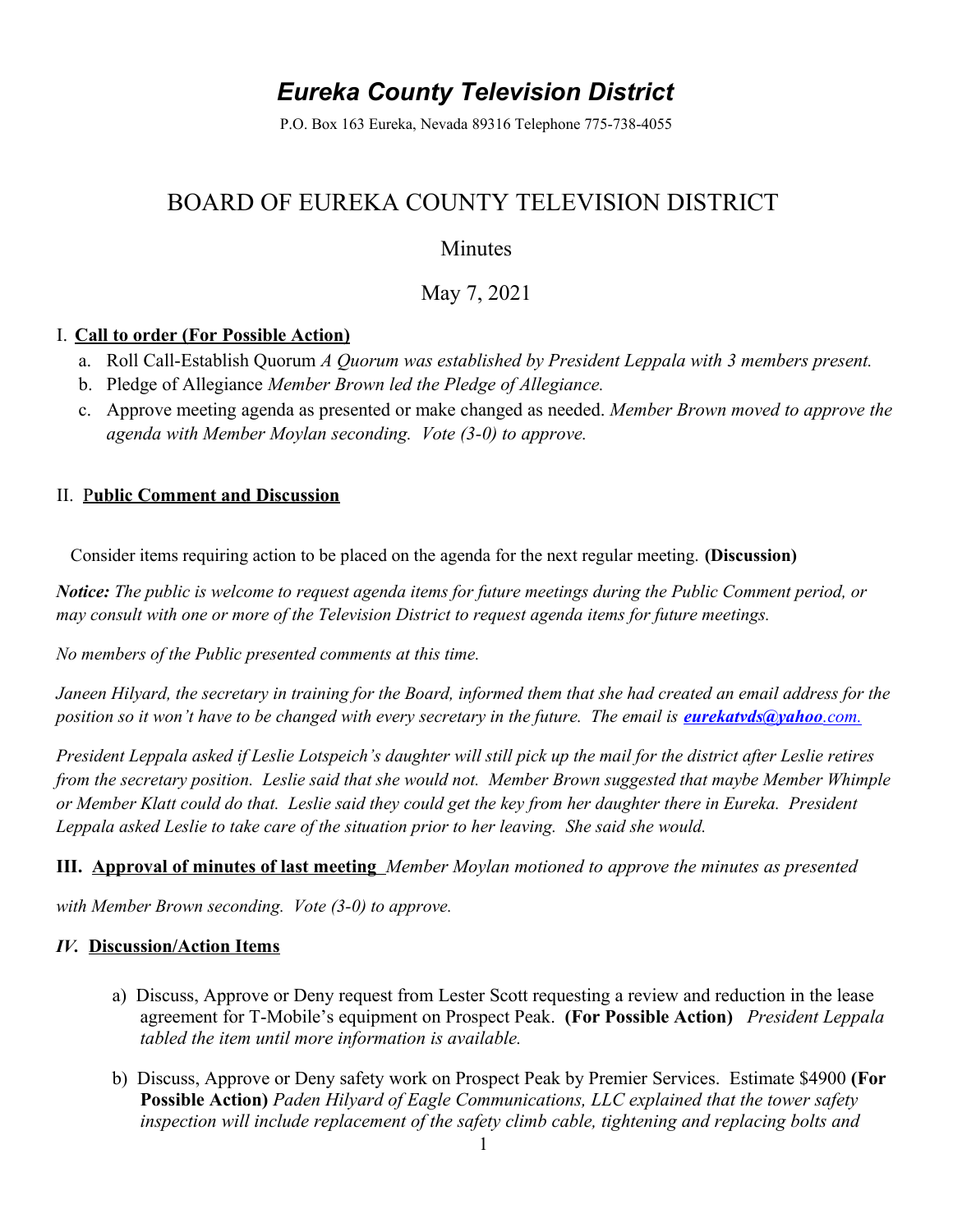*informing Eagle of any other items that are dangerous or damaged. He stated that the cost is normal for this type of work and that it is usually done yearly or every 2 years. President Leppala called for a motion, Member Moylan made the motion to approve the expense, Member Brown seconded, vote (3-0) for approval.* 

- c)Presentation by Eagle Communications, LLC of progress and plans. This includes a status report for migration to fiber at Argenta Peak. **(For Possible Action)** *(combined with item d)*
- d)Discuss a partnership with Lander County for fiber use for Atgenta Peak. **(For Discussion Only)**  *Eagle is waiting for the equipment still and has finally made progress toward getting on the Lander County Commissioners agenda for one of their meetings. Lander County has requested an agreement between counties to be brought to the meeting as the agenda item. They sound willing because it will be mutually beneficial.*
- e)Discuss, Approve or Deny changes in contract with White Pine County Television District and Lander County Television District.This is the result of learning that Elko Couunty is not charging Eureka County for the over the air feed from Elko County Television. **(For Possible Action)** *President Leppala requested that this be tabled until a clear picture of the amounts paid can be provided by the secretary.*
- f) Discuss, Approve of Deny paying Jan (Janeen) Hilyard for the months of April, May and June for administrative duties as she is training to take on these duties. **(For Possible Action)** *President Leppala called for a motion to approve payment for April and May as June was a given since Leslie's last day is May 31, 2021. Member Brown made the motion, Member Moylan seconded, vote (3-0) approved.*
- g)Expense Report **(For Possible Action)**

| Eagle Communications:                |                  | \$3000.00 maintenance agreement (May)             |
|--------------------------------------|------------------|---------------------------------------------------|
| Humboldt County Television District: |                  | \$823.04 (Fiber service to Humboldt County) (May) |
| <b>Switch Data Center</b>            | $$1738.03$ (May) |                                                   |
| Leslie Lotspeich:                    |                  | \$1500. Administrative Duties (May)               |
| Jan Hilyad                           |                  | \$3000. Administrative Training (April, May)      |

Any other bills received after the agenda was posted. (A list of bills and supporting documents will be submitted to the Board at the meeting).

*President Leppala read the bills and Member Brown made a motion to accept the bills as presented, Member Moylan seconded, vote (3-0) approved.*

#### **V. Maintenance Report**

- a) Mary's Mountain *Nothing to report.*
- b) White Pine County Feed and Programming *Nothing to report.*
- c) Argenta Peak *Nothing to report.*
- d) Tank Hill *Nothing to report.*

e) Prospect Peak *Paden reported that it may need a camera replaced and the generator monitor stopped working. He will check them as soon as he can gain access to the site.*